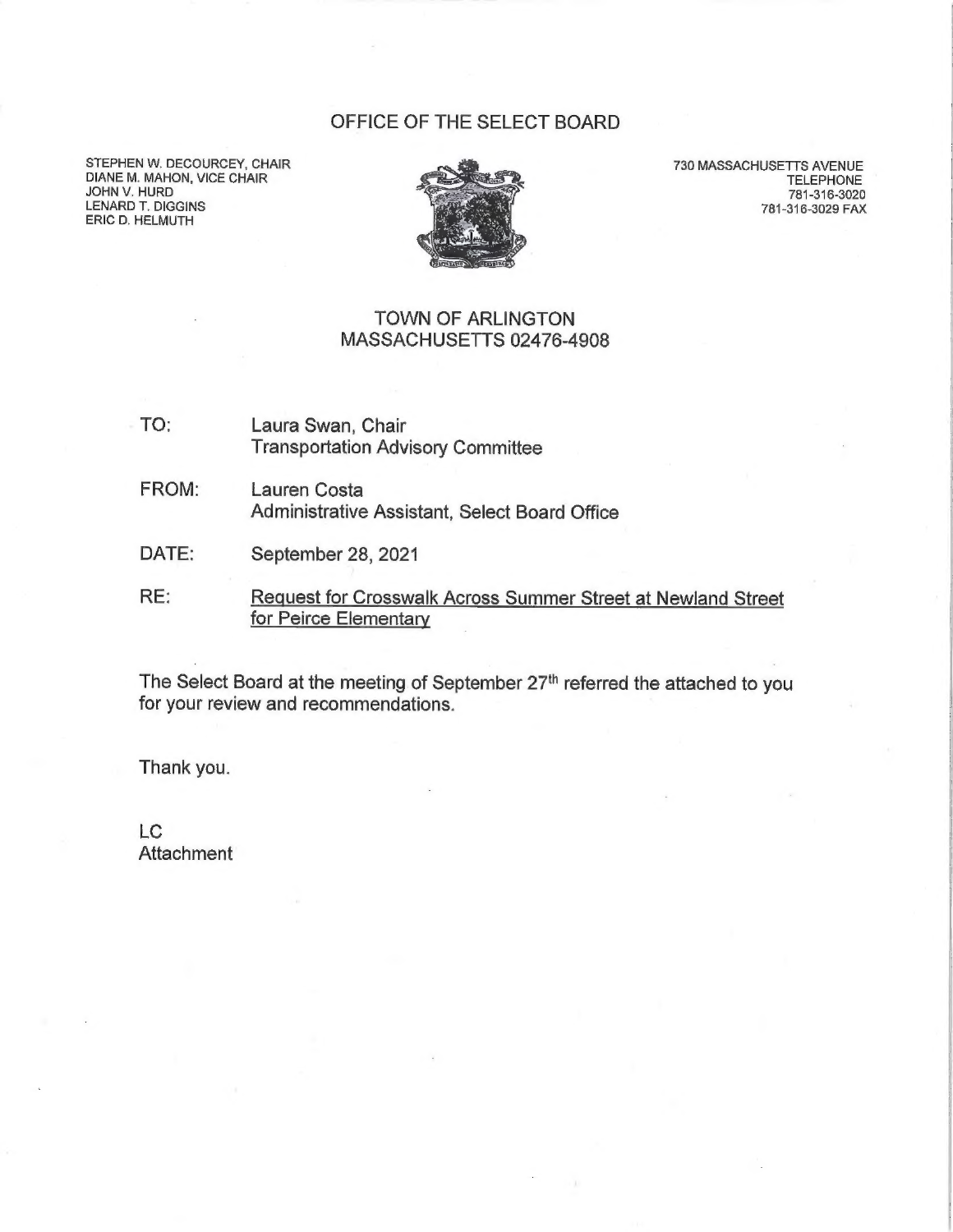-----Original Message----- From: Paul Easton <eastonpaul@yahoo.com> To: damstutz@town.arlington.ma.us <damstutz@town.arlington.ma.us>; wehouinard@town.arlington.ma.us <w¢éhouinard@town.arlington.ma.us>; hmuise@verizon.net <hmuise@verizon.net>; crateau@town.arlington.ma.us <crateau@town.arlington.ma.us> Cc: Aura Obando <aura.obando@gmail.com> Sent: Sat, Sep 11, 2021 9:37 am Subject: request for crosswalk across Summer St. at Newland St. for Peirce Elementary

Dear members of the Arlington Transportation Advisory Committee (TAC),

We are writing to you as the members of the TAC with email addresses posted on the TAC's website. Our understanding from publicly available materials is that the TAC is charged with considering requests for new crosswalks in Arlington. We would appreciate if you would forward this request to the remaining TAC members, or else inform us of the proper procedure to submit a request for creation of a new crosswalk in Arlington.

We live at 133 Sunset Road and have two young children attending Peirce Elementary School and another that will enter Peirce in three years. As can be seen in the screenshot below, there are currently two crosswalks at each corner approach to Peirce with the exception of the northeast corner at the intersection of Summer and Newland Streets. As a result, the many young children (like ours) who attend Peirce and live north of Summer and east of Newland run across Summer Street (a busy artery through town) without a crosswalk twice a day when there is a break in traffic, at considerable risk to their safety. While these children could theoretically walk another block to the crosswalk at the intersection of Summer Street and Park Avenue Extension, I'm sure you can understand that, in virtually all instances, this does not happen - and this is not something that any of the children who walk to and from Peirce from other directions are required to do, as they have convenient crosswalks at each of the remaining approaches to the school.

We believe the addition of a crosswalk across Summer Street at Newland Street would be an inexpensive way for the town to lower the safety risks for many Arlington residents and help prevent a potential tragedy at some point in the future. We have spoken with many of our neighbors who have children attending Peirce and they all agree,

Thank you in advance for your consideration of this request. If you have questions or require any additional information, please do not hesitate to contact us by phone or email.

Best regards, Paul Easton (919-672-8256) and Aura Obando (860-978-7680), at 133 Sunset Road